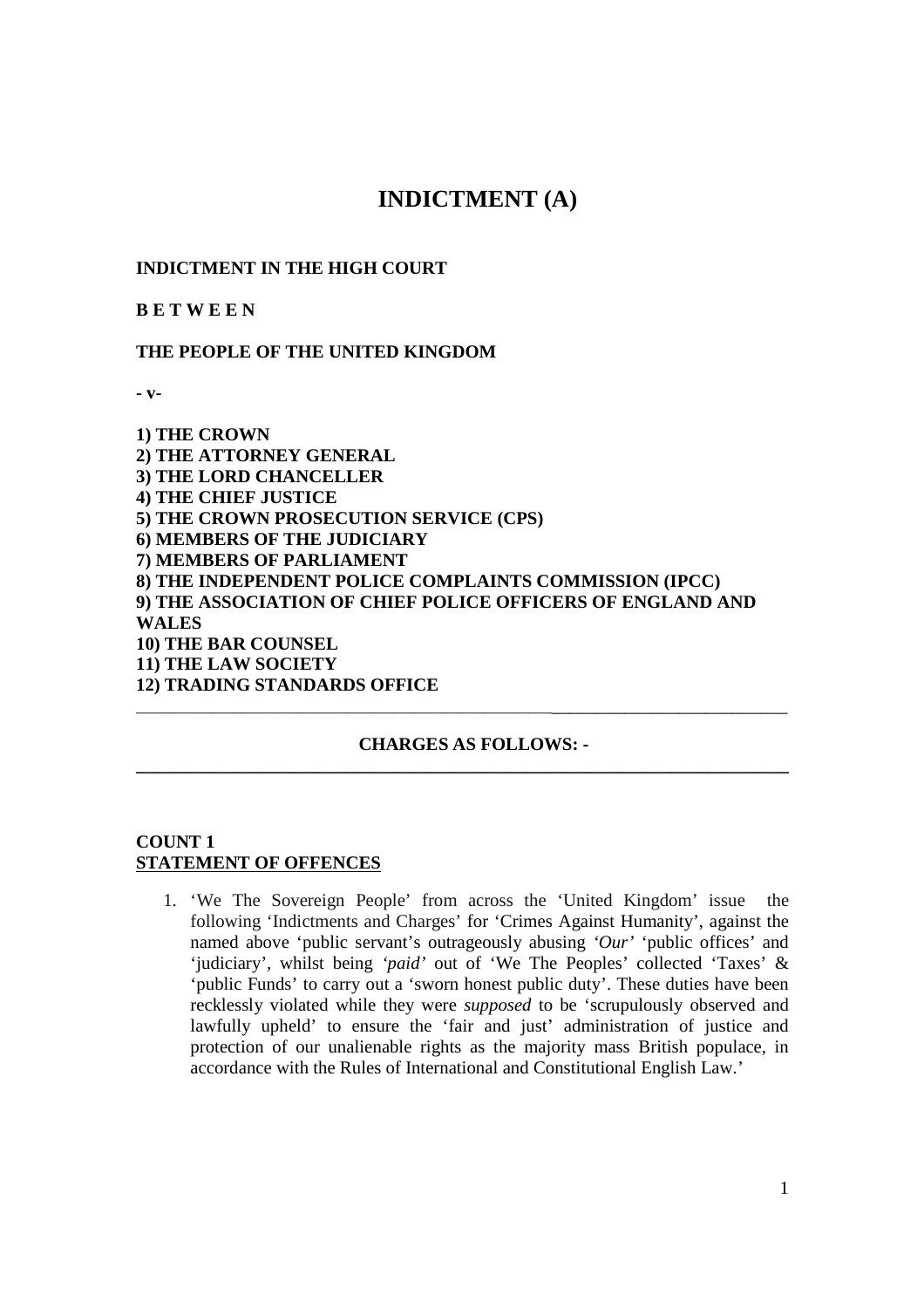### **COUNT 1 PARTICULARS OF OFFENCES**

- **2.** For decades, The United Kingdom have been operating corrupt Courts for We the People, whilst being fully aware that entire British Justice system within the United Kingdom has been compromised by criminals. For decades they have been guilty of 'covering up' the most horrific, heinous 'Crimes Against Humanity with no accountability.' Those abusing *'Our'* Public Offices have willfully engaged in 'violent obstructions to justice' and 'perverting the course of justice' in efforts to block serious investigations, arrests and prosecutions to protect guilty fellow freemasons, guilty gang mobsters and those guilty and liable after performing a public duty or service criminally or negligently. There is a persistent pattern of the state protecting guilty white collar criminals, terrorists and mobsters particularly in cases where innocent members of the public have been murdered.
- **3.** The gross extent of judicial criminal abuse has been fully documented in the bombshell Police Reports called **'Operation Tiberious'**, '**Project Riverside'** and **'The Farrell Report' www.thefarrellreport.net** The entire UK judicial system has been operating unlawful courts that have not been operating in accordance with Rule of English Law in any shape or form. UK corruption is entrenched to such an extent, that the system of Justice is heavily weighted and stacked up unfairly against victims, and only now serves to criminally deprive, deny and obstruct UK victims from ever attaining justice, in favour of aiding and abetting criminals, protecting and upholding lawlessness, and facilitating law breaking for the worlds most deadly and dangerous criminals and psychopaths at the extreme detriment of the masses. As has been eloquently stated in the oral declaration and testimony provided by long standing UK victim Chairman Caul Grant of Campaign for Truth and Justice **'No Law Breaker can be a Law Enforcer'.**
- **4.** It does not take analysis of the various 63 Articles/Clauses enshrined within the Magna Carta 1215 or producing a bunch of case precedents and authorities to see crystal clearly that something is gravely wrong in the UK and that the entire system every is failing the people not by mistake but deliberately. No country can be operating a judicial system that seeks only to perpetually systematically, violently and most criminally persecute and abuse victims and law abiding people. We see case after case of corrupt Judges routinely dishing out unjust, untrue and unfair pre fixed fraudulent pre determined Judgments, in favour of protecting dangerously sick murdering psychopathic Satanic people or for lying, thieving, looting greedy Banksters. The UK judiciary is knowingly guilty of abusing innocent victims so must face trial for Treason..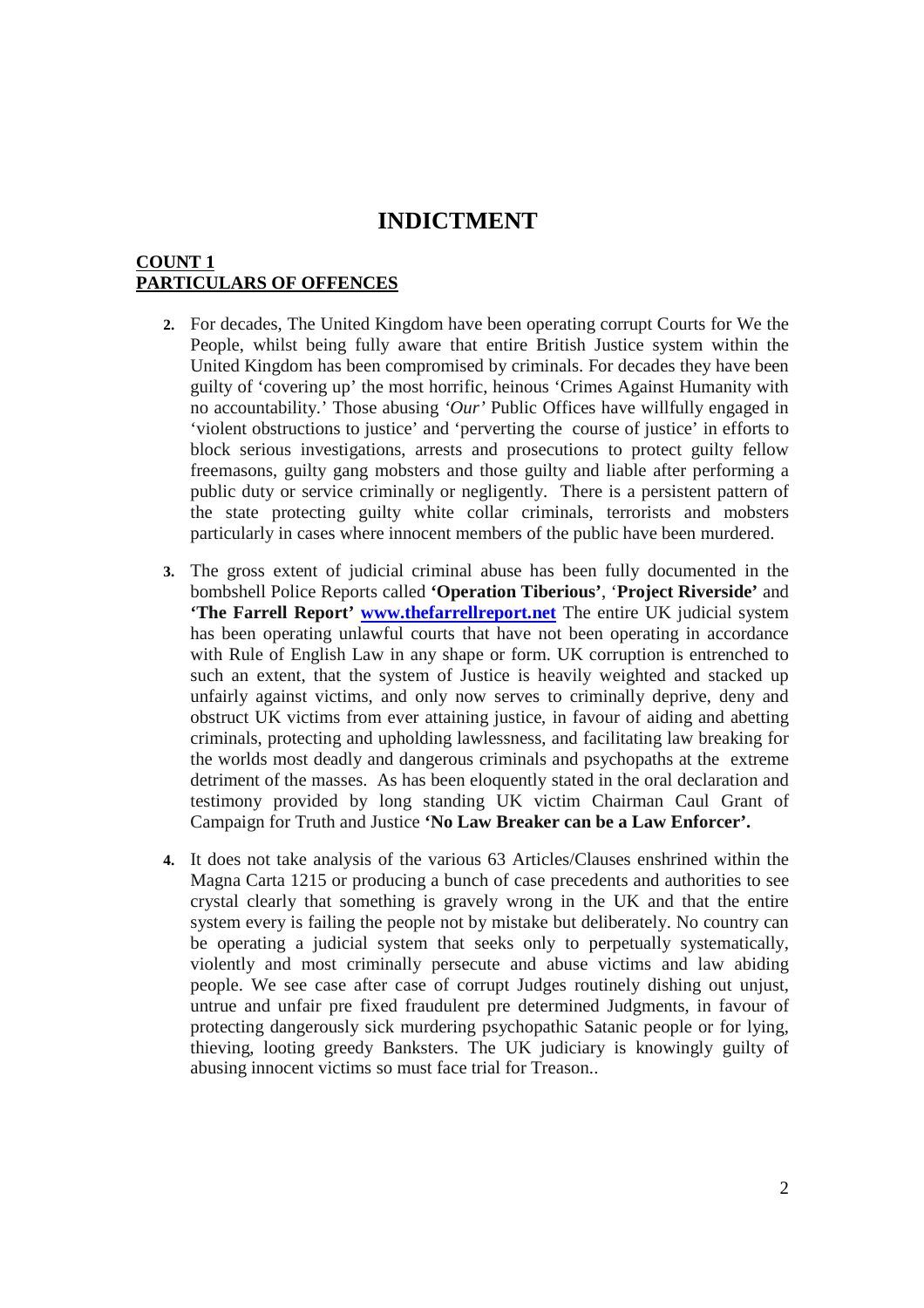**5.** Even after 800 years of the signing in 1215 of the Magna Carta THE GREAT CHARTA, we are still no closer to obtaining justice in the UK than we were back then. It is standard and common place in the UK to find Innocent law abiding people being openly violently robbed, tortured and grossly abused Nazi style, not by muggers on the street, but by those abusing our public offices. These crimes have gone on without intervention at a truly alarming scale right up and down the Country. Victims efforts to seek justice, more often than not are brutally obstructed, some are even murdered just for requesting, 'due process of the law,' relief, remedy and resolution. As shocking as that may sound, this is the true dire state of affairs going on rife within the UK.

### **COUNT 2 STATEMENT OF OFFENCES**

- **6.** Corruption in The United Kingdom has now reached a critical crisis state of emergency, because every last one of '*Our*' Public Offices has been infiltrated by either 'Organized Crime Cartel Gang Mobsters', Thieves, liars, or by psychopaths who are part of a some evil Satanic ring. We now have serial killer terrorist's ordering the torture and assassinations of defenseless innocent people then openly bragging about their crimes within mainstream media publications. This is no exaggeration its fact.
- **7.** Needless to say, every last one of these out of their mind maniacs, *must be* arrested and permanently removed from further harms way. We The Sovereign People serve our Indictments to remove every last one of them.
- **8.** We cannot get honest transparent conduct from *any* of '*our*' Public Offices in the UK because it is totally non existent. Every last person you encounter is incapable of telling the truth, incapable of empathy for others suffering, incapable of morality and incapable of genuine consideration or respect for the rest of humanity. You don't have to be particularly smart to clearly see, these are very sick people, who are hell bent on inflicting mass death and genocidal destruction upon the masses. So let us make it crystal clear, in simple plain English, in the interest of justice, we cannot have liars, criminal thug bully brutes and blood drinking vampires in '*our'* a second longer period. They have simply have to go, no ifs, buts or 'skeleton arguments' about it.
- **9.** We The Sovereign People have had more than enough of them and want them permanently out as quickly as possible. They have no defense or excuse whatsoever to ever be able to justify the evils they have done.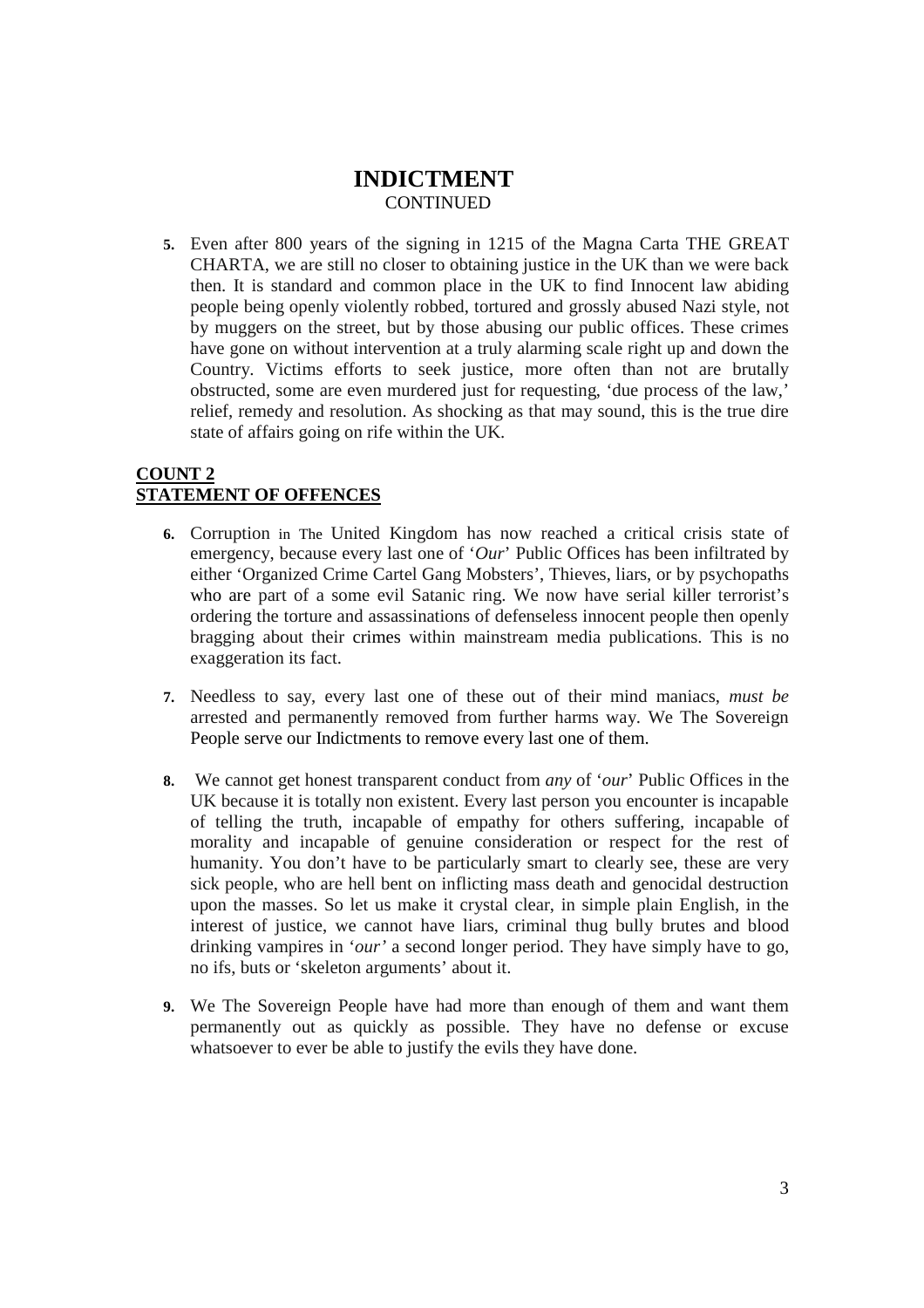- **10.** We The People have a right and duty under God and rule of Law to protect ourselves, our loved ones and those who cannot defend or protect themselves, particularly, the vulnerable adults and children who now being stolen, trafficked sold, tortured and enslaved across the UK. We demand that all the innocent people being unlawfully held captive under long abolished barbaric slavery programs be immediately released. Recent police reports this May/June 2015, stated that tens of thousands of children in the UK are being stolen trafficked, tortured and murdered in on unprecedented scale, not by maniacs on the street, but imposter MP's who pretend to be working inside *our* public offices. We believe that the police know exactly who are responsible, but have their hands tied and think they cannot do anything about it, but this is grossly wrong. They can and must as a matter of law. Not one criminal responsible has since been arrested and what is worse, the police have said there will not be any investigations or arrests for a further 8 years! This demonstrates the clear lawlessness going on within of *Our* UK public offices by self appointed criminal imposters, posing as our Public servants. We see the very same pattern consistent in all large corruption cases being covered up. There is never any intention to protect any of us as the public at all.
- **11.** After 10- 11 years of already being proven guilty in the very same High-Court, the psychopathic criminal terrorist cartel behind the '**SevenGate**' crimes, from '**Seven Versus Gossage and Nine Others**, have also been given a free pass to continue inflicting hell upon We The People with impunity. Even after 65 police reports nothing has been investigated. We The People in the UK have no state, police or judicial protection whatsoever, and consequently now find ourselves in grave danger, if nothing is immediately done to arrest and remove these criminals.

#### **COUNT 2 PARTICULARS OF OFFENCES**

- **12.** For decades The United Kingdom has gravely violated 'International and Constitutional English Law' MAGNA CARTA 1215, and also 'EVERY LAW' under 'GOD' to wage a secret covert war against us, everywhere we turn.
- 13. Those in our public offices are concealing unlawful profiteering and unjust enrichments from the 'Proceeds of Serious Organised Crime', 'Mass Property Thefts', 'International Racketeering', Bribery & Corruption and 'Out Of Control Lawlessness' whilst they are supposed to upholding the Law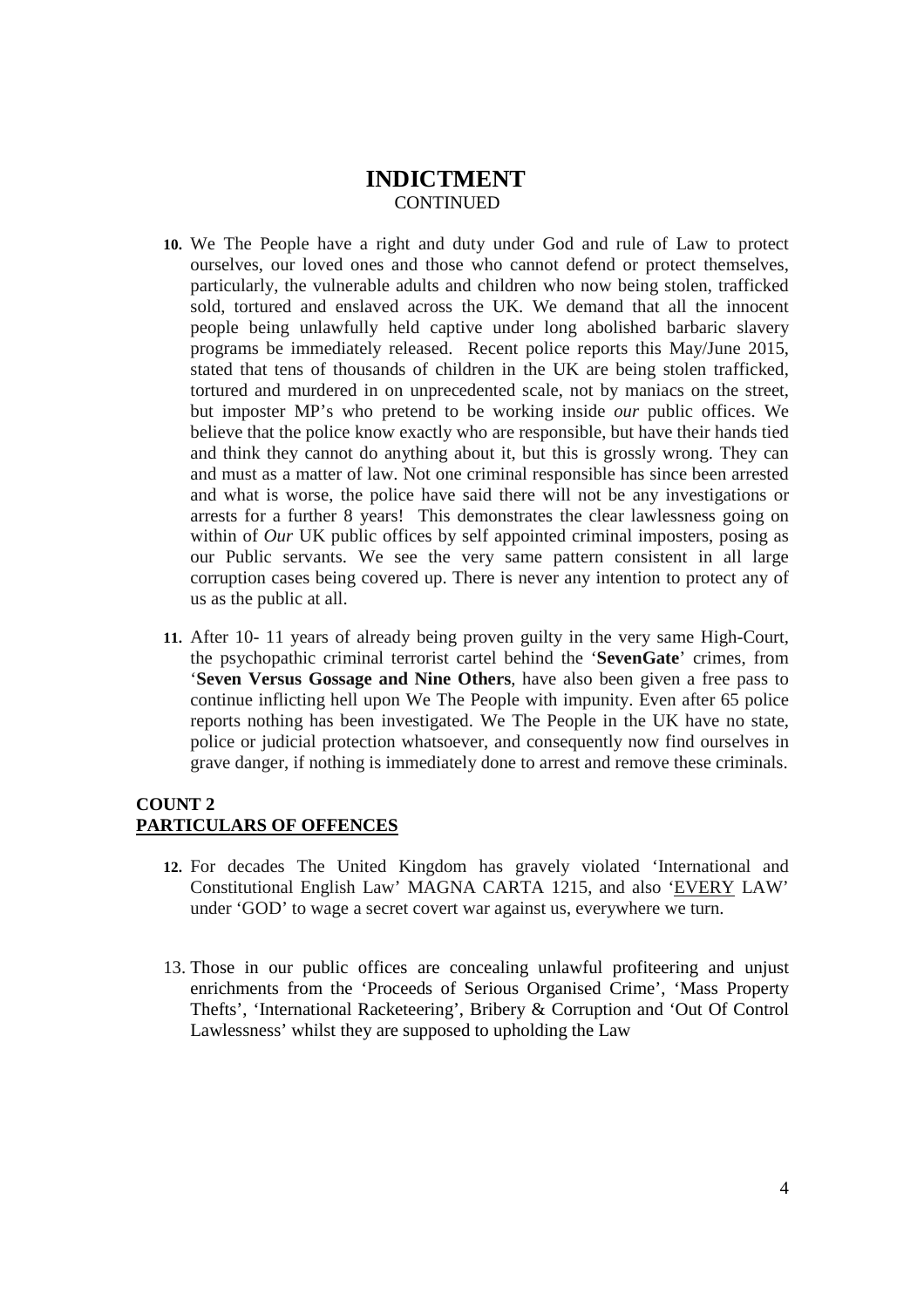### **COUNT 3 PARTICULARS OF OFFENCES**

- 15 We refer to the evidence exhibited within '**We The Sovereign Peoples Of The United Kingdoms Indictment video** at www.ARISEALLSOVEREIGNS.net The following Met Police Reports 1) **Operation Tiberious,** 2) **Project Riverside** and 3) **The Farrell Report.** www.thefa**rrellreport.net** We also hereby refer to the evidence within Case Seven Versus Gossage and Nine Others courtroom audios previously won by the UK victim 'Seven'. This case is now known as 'SEVENGATE' please see the evidence put before the US Judge Alfred Webre at www.newsinsideout.com/sevengate
- 16 We also refer to evidence detailed inside The Guardian news feature released on 10th May 03 exposing the brutal theft of Patrick Cullinane, whereby 13 Corrupt High Court Judges conspired with Inland Revenue to steal his Property and Possessions without following Rule Of law or Due Process.
- 17 We also refer to evidence of live footage of the violent Nazi style Property Theft in the case of UK Property Owner Joseph Fergus exhibited on the We The peoples Indictment video www.ARISEALLSOVEREIGNS.net UK criminal Banksters have stolen 24 of the properties from Joseph Fergus's portfolio and are now trying to chase him into bankruptcy.
- 18 We serve Indictments because Property Theft crimes both Intellectual and Bricks and Mortar Property are now rife and hard working families, who don't owe anyone a penny are losing their paid for homes all across the country. The British judiciary are complicit deliberately denying, depriving and obstructing victims Rights to have access to protect themselves.

### **COUNT 4 STATEMENT OF OFFENCES**

19 We The People of United Kingdom are being systematically horrifically targeted, gang Stalked, tortured, terrorized, persecuted in order to rob us of everything we have. We are being falsely accused, falsely smeared, falsely maligned, falsely framed, and defamed. We are being i=unlawfully monitored like lab rats on an industrial scale, via the perverse unlawful use of GCHQ. The vast fraudulently amassed revenue flooding into the UK is being generated from our collective stolen properties and exploited enslaved labour and we indict to get every last penny back.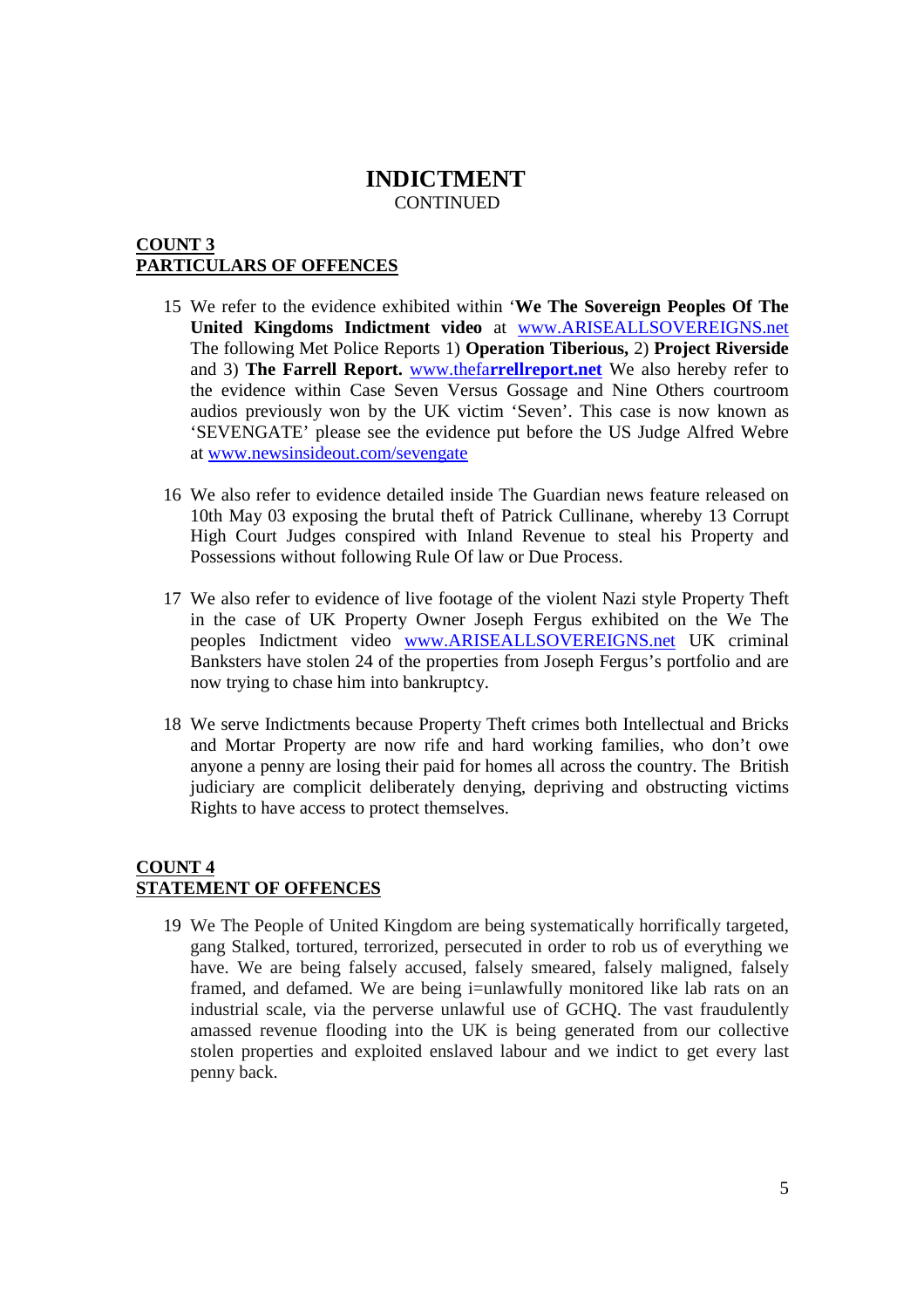### **COUNT 4 PARTICULARS OF OFFENCES**

- 20 As is evidenced in We the peoples indictment video, The United Kingdom was found guilty of illegally spying on us on an unprecedented scale via 'GCHQ', however, spy programs such as 'Prism' and 'Upstream' are continuing to criminally, target, monitor and torture people on an industrial scale. In order to evade accountability, because they were found guilty, they are unlawfully quickly trying to remove We The peoples Human Rights from the UK. These programs are for the purposes of mass data theft and organized IP crime by phone and computer hacking, 'staging and faking of terrorism'
- 21 Despite being found guilty of gross violations of our Human Rights abusing GCHQ, the criminals refuse to stop and adhere to rule of law.

### **COUNT 5 STATEMENT OF OFFENCES**

22 Like ALL other nations, the UNITED KINGDOM is also duty bound and sworn under oath and various treaties to provide ALL victims domicile within the United Kingdom with access to Natural Justice, a 'Fair Trial', and 'duly owed' 'Compensation' and Damages, particularly when victims have sustained extreme losses, damages and injuries for long periods of time. Whether it be directly physically themselves or indirectly or by way of losses, damages and injuries in property or estate. However, the United Kingdom is criminally even stealing our awards in compensation, for our years of losses, damages and injuries after winning our cases. Compensation from cases is either being unlawfully withheld or shared amongst those in the criminal network... These monies are funding diabolical terror and genocidal programs

# **COUNT 5**

### **PARTICULARS OF OFFENCES**

23 This is evidenced in the truly horrific case of UK concepts innovator named 'Seven'. Her case was previous named **'Seven Versus Gossage and Nine Others' HC0402565** but because of the monumental high level of corruption involved its now been called **SEVENGATE**. The sheer scale of the horror that has taken place to cover up stealing Sevens literary works over a 12 year period, and then wreak death and destruction to keep all her publishing and property rights is staggering.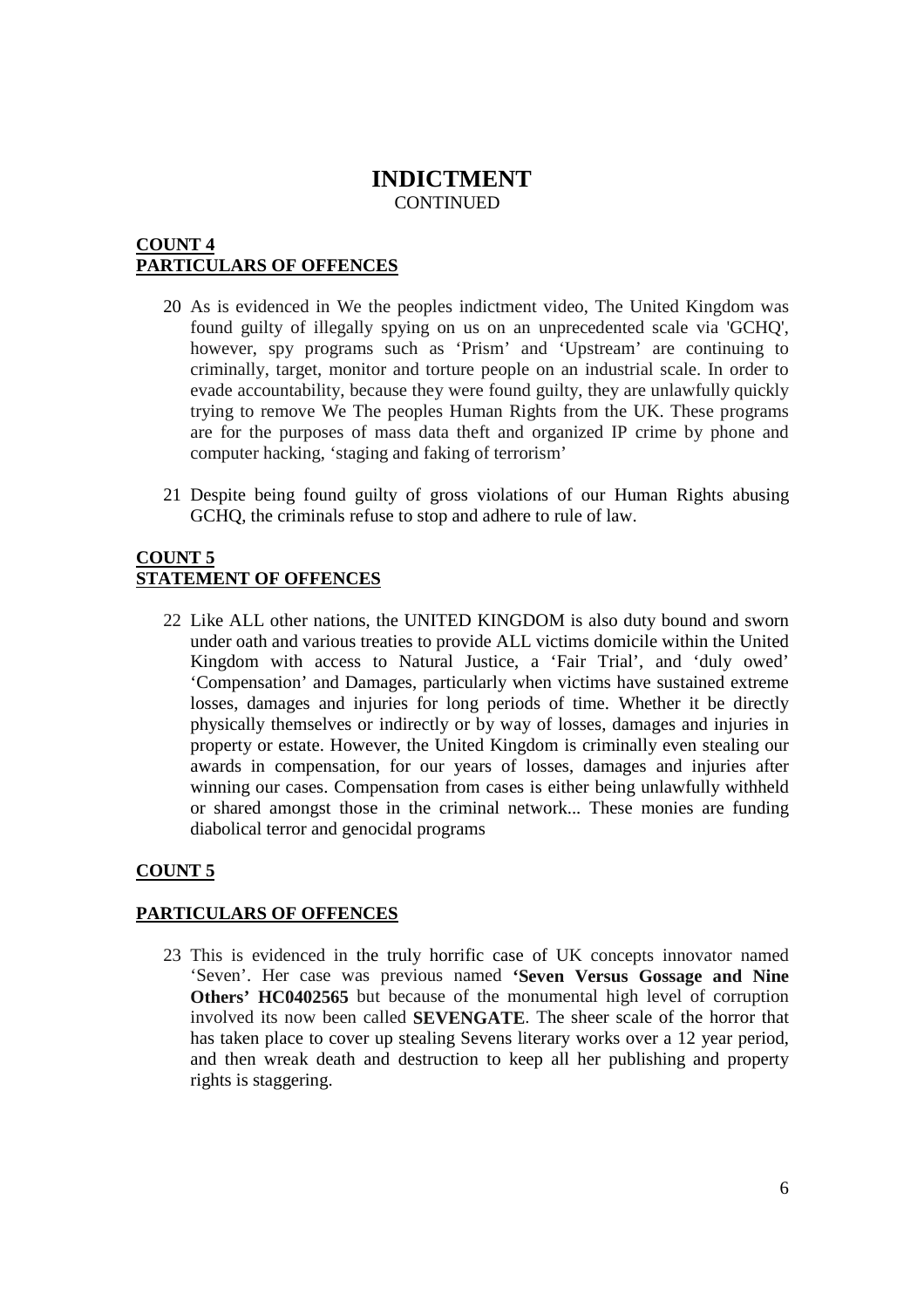- 24 'Although, Seven' won her case in these very same High Courts and had been awarded default Judgement since September 2004, she like countless other UK victims, has never been paid a single penny either or received justice for the truly evil crimes against her. She is owed '7 trillion' in damages for 12 years of racketeering with her works and some exceptionally wicked crimes .
- 25 Literally *everything* Seven has created for the last 12 years has been immediately stolen and put onto the market to prevent her ever capitalizing on her own labour. Even though she regularly changes her computers in efforts to shake off the IP crime cartel they still gain unlawful access. Shockingly to rob it in her face they even named a trade mark company Seven7 after her. The case is by far the most horrific Gangstalking case on public record.
- 26 The sordid '**SEVENGATE**' fiasco began after 'Seven's' stolen productions and literary works were successfully exploited by the Satanic crime ring in 126 countries. There is a very strong evil Satanic thread to the crimes in the case, particularly when you see the criminals have ritualistically traded her name and used it to commit atrocities. The satanic ritualistic element began with Seven's identity being stolen to create a Pop Band in 2004 and has escalated to naming staged false flag terrorist attacks named after her, such as 7/7 2005, the brutal public execution of the innocent Brazilian Jean- Charles, and more recently Charlie Hebdo (Charlie Hebdo actually means Charlie Seven).
- 27 Even with evidence from over 14 witnesses, not one single police officer has ever investigated Seven's case. The horrific crimes are well known to Britain's Met Police, Scotland Yard, even to South Yorkshire Police, but still no one has been arrested or charged. All requests for protection for the public have been refused. Virgin Media formally NTL, who are deeply involved in crimes with Seven's stolen works, preferred to pay off bent Met police officers in bribes to keep the truth hidden, rather than paying the rightful owner even after the courts had awarded her default Judgement against them. To call these people evil is an understatement.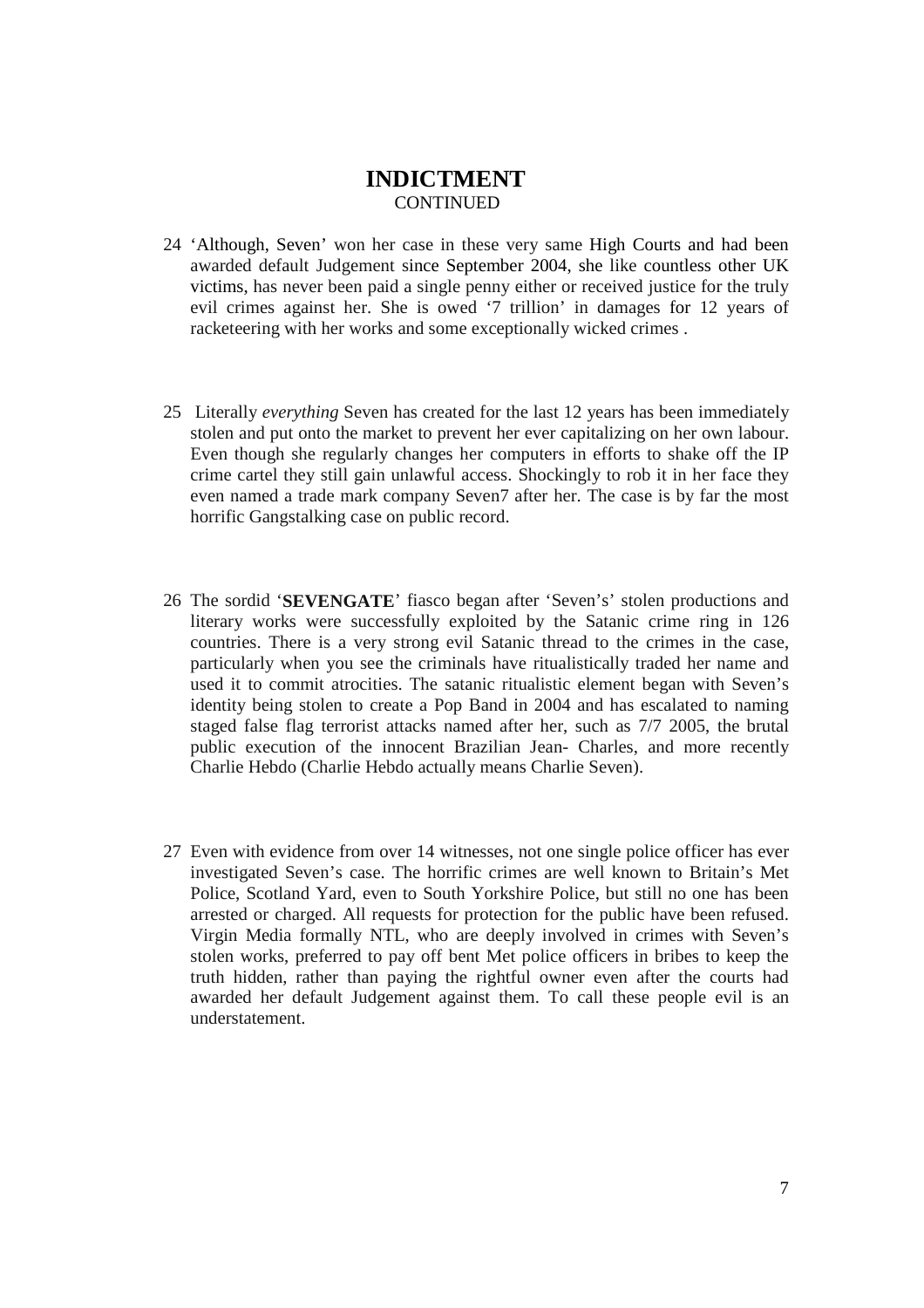Seven's case's crime files have all been visibly doctored, Judge Pumfrey, Several TV executives, two of Seven's friends even Seven's parents have all died under suspicious circumstances, while British police have turned a blind eye.

#### **COUNT 6**

#### **STATEMENT OF OFFENCES**

- 28 The gross butchering of justice in the UK has been screamed about for decades. Millions have made Public Appeals, Millions have issued Public Complaints, Millions have signed Public Petitions and Millions have done Mass Public Protests, as evidenced by the Millions who protested against the Iraq War. And the result more often than not is that we are all totally ignored. On that occasion, as we all know it was in favour of murdering thousands if not Millions of innocent law abiding Iraqi people, on the basis of outrageously shameful lies with not a shred of remorse. People who could do this and still sleep at night are *not* people who should ever have access to running any government.
- 29 We have collectively made every reasonable attempt to stop the onslaught of criminal abuses and bring about Justice, Remedy and Resolution in the UK, but its clear they do want us to live in peace. Every attempt made to bring unlawfully protected Criminals to Justice, has fallen on deaf ears we are sick of it. Brutality and Terror are being routinely employed in efforts to bully beat us into submission, and accepting brutality and their gross criminal abuse as a way of life.

### **COUNT 6 PARTICULARS OF OFFENCES**

30 We refer to the evidence and exhibits in We The Peoples Indictment Video www.ARISEALLSOVEREIGNS.net and the evidence and exhibits contained within The Farrell Report. www.thefarrellreport.net by Whistleblower Tony Farrell Former Top UK Police Intelligence Analyst of 17 years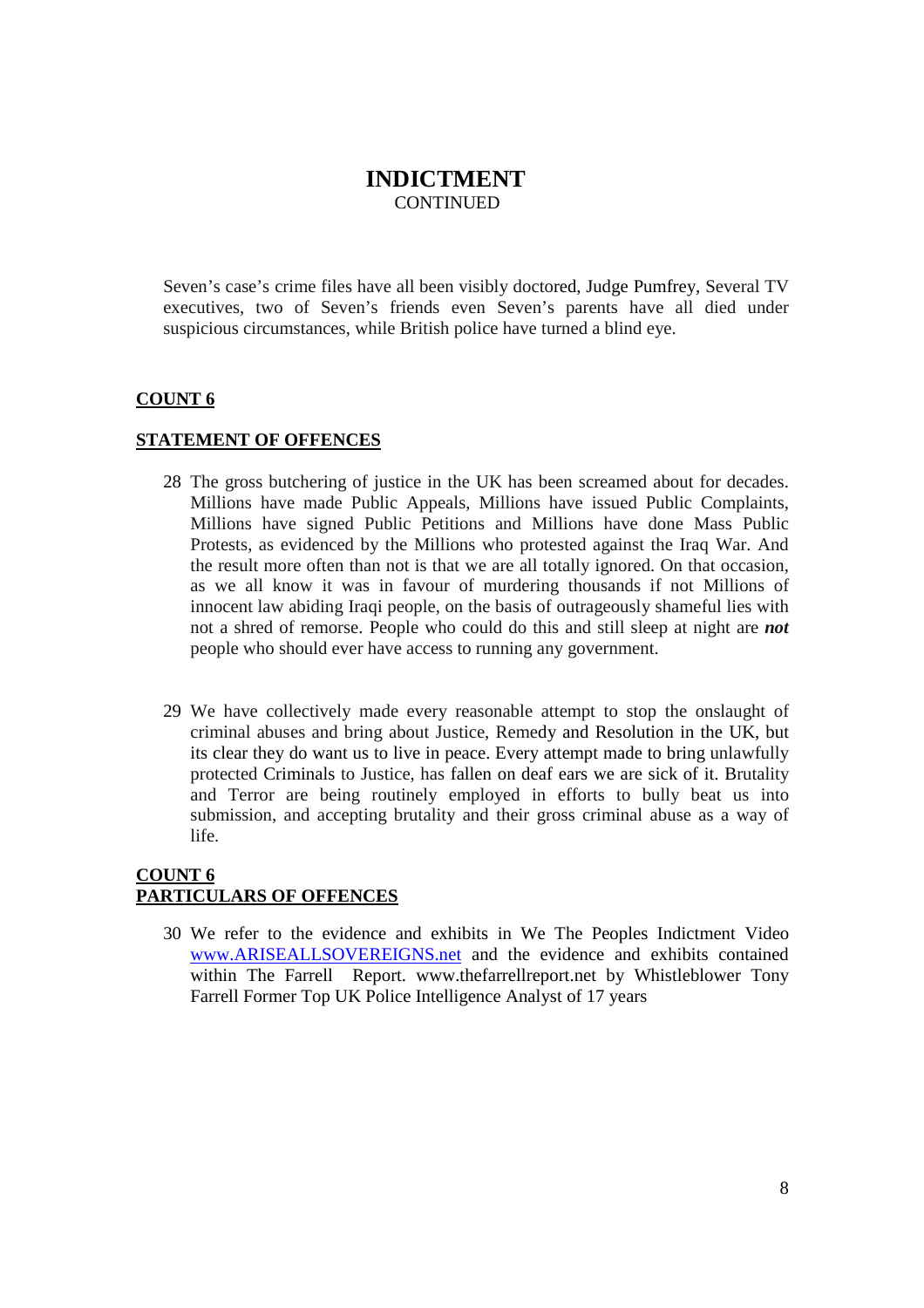#### **CONTINUED**

### **COUNT 7 STATEMENT OF OFFENNCES**

- 31 It is therefore abundantly clear that we do not have a legitimately Government and Judiciary elected by or representing 'We The People in The UK and under rule of law this is also High Treason. Evidence shows we only have a bunch of criminal 'usurpers' recklessly abusing 'The Peoples' Public Offices, who have no intention of ever stopping the rampant criminality any time soon. These crimes will continue if the criminals are not immediately Indicted arrested as charged and removed. As they are not likely to investigate or arrest themselves, the entire situation as it stands has placed the entire United Kingdom in a grave dire state of peril.
- 32 There is not one public institution in the UK legitimately representing or 'serving' the genuinely expressed interests, wishes, desires and demands of 'We The People' whatsoever in any shape or form. All we get is PR exercises and lip service for the camera. We have no protection whatsoever from those abusing our military. Each day we see the rise in evermore Satanic worship being promoted.
- 33 There is tons of evidence that proves without doubt, that these are self appointed unelected out and out criminals who obviously have usurped our public offices by criminality and out right fraud. They are totally unfit for purpose and therefore we issue indictments to enforce our powers under the rules of English Law to get every last one of them out as a matter of duty emergency and urgency. This is the '*only*' sure way we can ensure public safety.

### **COUNT 7 PARTICULARS OF OFFENCES**

32 Our Public Offices have been infiltrated by Satanists who have replaced 'Gods Divine Laws,' enshrined within Magna Carta with grossly evil forbidden Satanic Talmudic Laws. This is clearly evidenced by the rise in Paedophilia inside our Public offices and institutions, and the marked promotional rise of Satanism all over the UK. It is therefore in the interest of Justice and protection of multitudes of vulnerable children and adults being trafficked and abused by truly sick people on an industrial factory scale, that the court ensures that this case will be strictly heard under the rules as outlined within Magna Carta Common Law.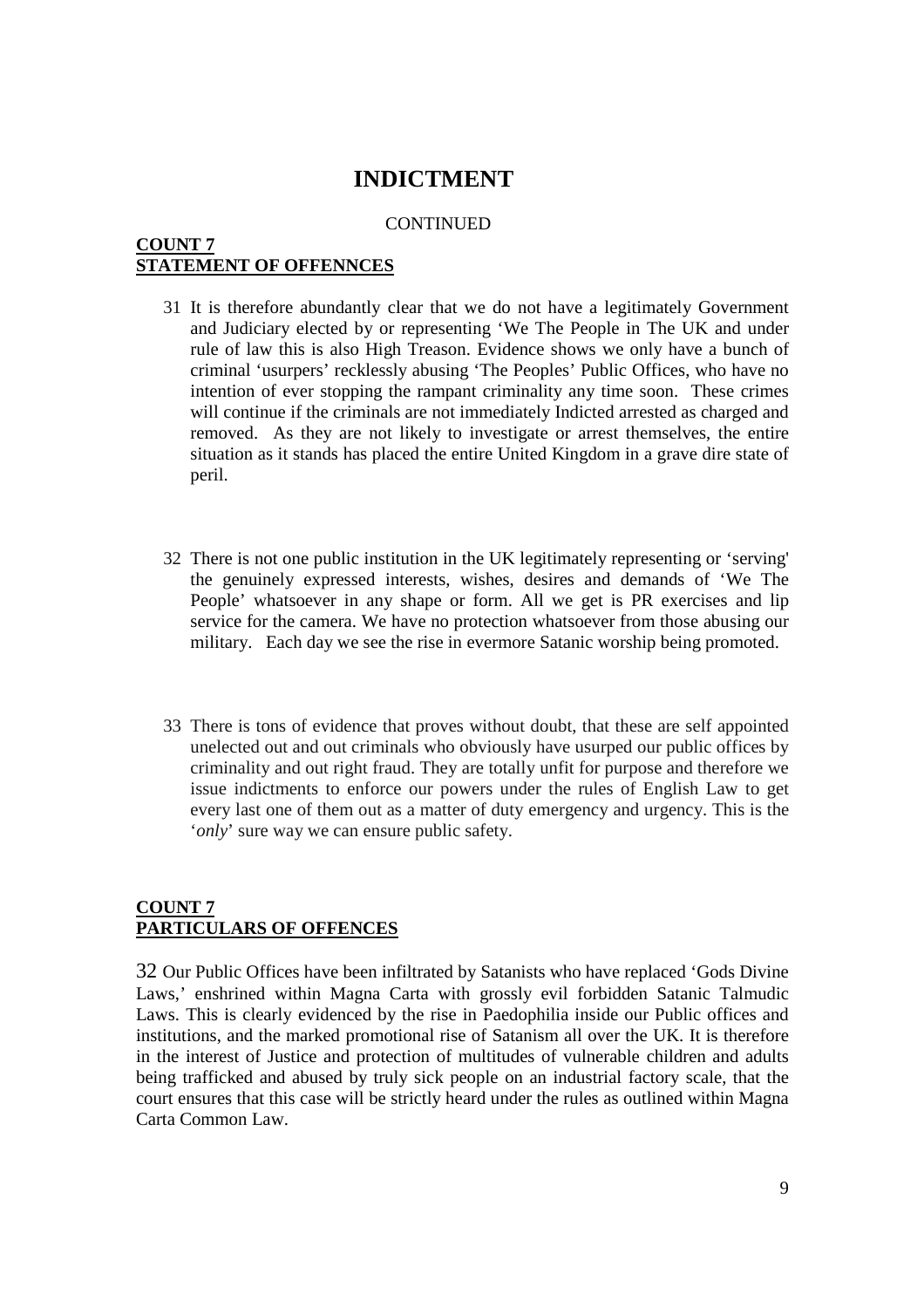#### **CONTINUED**

Magna Carta must urgently be fully restored immediately in the UK this 2015 in line with the  $800<sup>th</sup>$  Anniversary on the  $15<sup>th</sup>$  of June 2015 as a matter of urgency. We The People exercise our unalienable rights and powers under Articles/ Clauses 61 and form our own Grand Juries as a group of 25 sovereigns, the highest authority of the Land. We will ensure to conduct our Indictments proceedings fairly and honourable in accordance with what is stipulated within the law.

### **COUNT 8**

### **STATEMENT OF OFFENCES**

34 We The People Of The United Kingdom have acutely suffered from gross maladministration at the corrupt hands of a rogue British Governments and a rogue Judiciary for far too long and refuse to tolerate it any longer. They have caused us to suffer decades of miscarriages of Justice, the absence of long over due public inquiries, the absence of arrests, and the absence of prosecutions. We have been subjected to acute harm, acute pain suffering, loss, injury, false prosecutions, false imprisonments, innocent scape goated victims has suffered to take the fall for wicked people and enough is enough. We want every one of the innocent people being held as prisoners to be immediately released and thoroughly compensated for all they have suffered. We no-longer have faith in any of our paid for intuitions given the scale of the crimes we can only render them all totally Null and Void.

### **COUNT 8**

### **PARTICULARS OF OFFENCES**

35 We The People will no-longer tolerate or accept Misfeasance, Malfeasance, and Nonfeasance in *our* Public Offices, or the obstructing of Due Process, the denying of Justice and promoting injustice. We will no-longer tolerate the criminalizing of the honest reporting of crime and truthful honourable conduct. We will no-longer tolerate the threatening, abusing, sacking and assassinating honest Public Servants who seek to behave honourably by reporting criminal wrongdoing and upholding the Law. We will no-longer tolerate the unlawful implementation of legislation (forbidden under the laws of God) to remove our lawful investigations.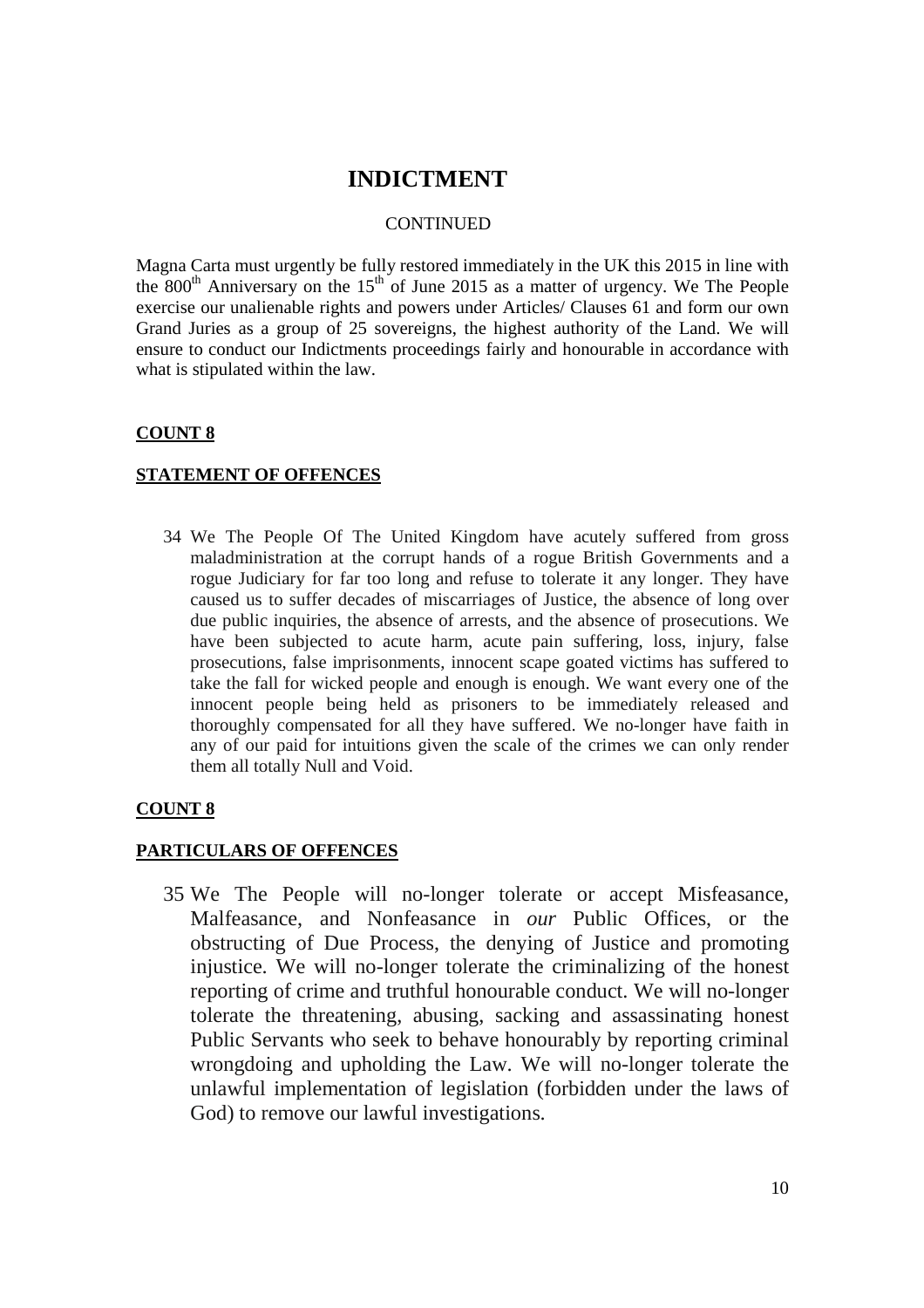### **CONTINUED**

36 All these crimes have created a failed broken entirely corrupt justice Ministry based entirely upon fraudulent unlawful legislation, which only serves to conceal and legitimise Organised Crime. Those stated above have behaved grossly criminally outside of their Oaths of Public Office.

## **COUNT 9**

## **STATEMENT OF OFFENCES**

37 Criminal Usurpers within *our* Public Offices, have knowingly and wickedly been subjecting We The People to the listed heinous genocidal crimes stated as follows:

### **COUNT 9**

### **PARTICULARS OF OFFENCES**

- a. Property Theft, Fraud, Racketeering,
- b. Staged False Flag Terrorism
- c. Sevengate.
- d. Genocide by weather modification HAARP.
- e. Chemtrials Cloud seeding the atmosphere with hazardous metallic toxins.
- f. Pharmaceutical drug poisoning and Vaccines
- g. OP Poisoning of Farmers and airline staff
- h. Smart Meters
- i. Genocide by Genetically Modified Foods. (Gmo's)
- j. Fluoride in Our Water Supply
- k. Cancer
- l. State sanctioned racketeering against benefits claimants.
- m. State sanctioned pension theft
- n. State Sanctioned Car and Parking Fine Thefts
- o. State sanctioned property theft
- p. State sanctioned organised IP crime.
- q. State sanctioned organized crime.
- r. Targeting Individuals.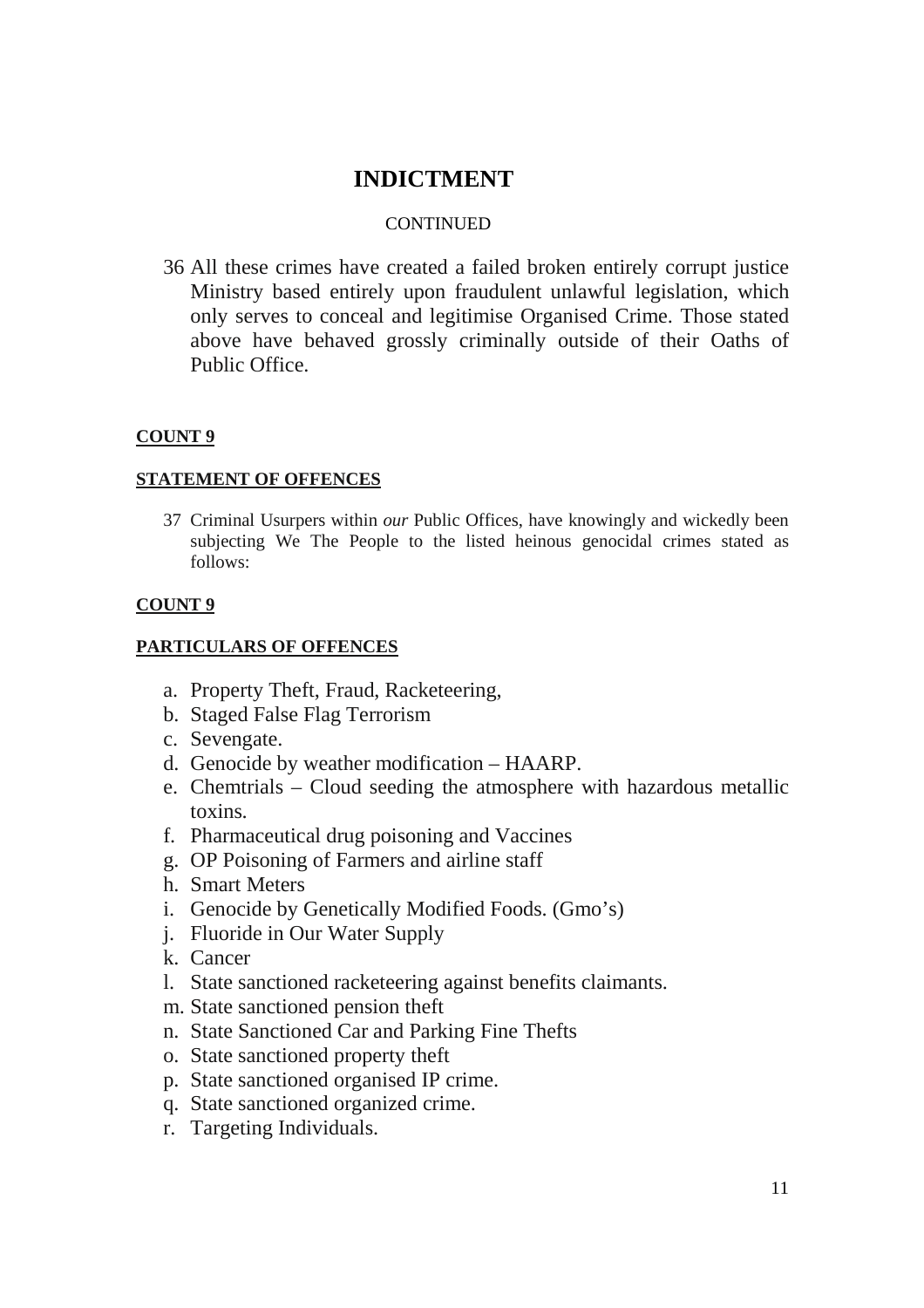### **CONTINUED**

- s. Targeting whistleblowers.
- t. State Sanctioned Smearing Innocent Victims
- u. Unlawful Wars.
- v. Paedophilia.
- w. NHS systematic killings of healthy people.
- x. Satanic Ritualistic Abuse

We The People serve these Indictments to restore MAGNA CARTA this 2015 the GOD given rule of LAW and dismantle all FRAUDULENT SYSTEMS calling themselves LAW, and bring DIVINE JUSTICE to all living SENTIENT flesh and blood BEINGS on the PLANET.

38 We The Sovereign People Of The United Kingdom Know and believe all stated above to be the Truth and Nothing But the Truth.

Signed

We The People of The United Kingdom

Dated...15TH JUNE 2015............................ ...........................

………………………………………………………………….

High Court Office